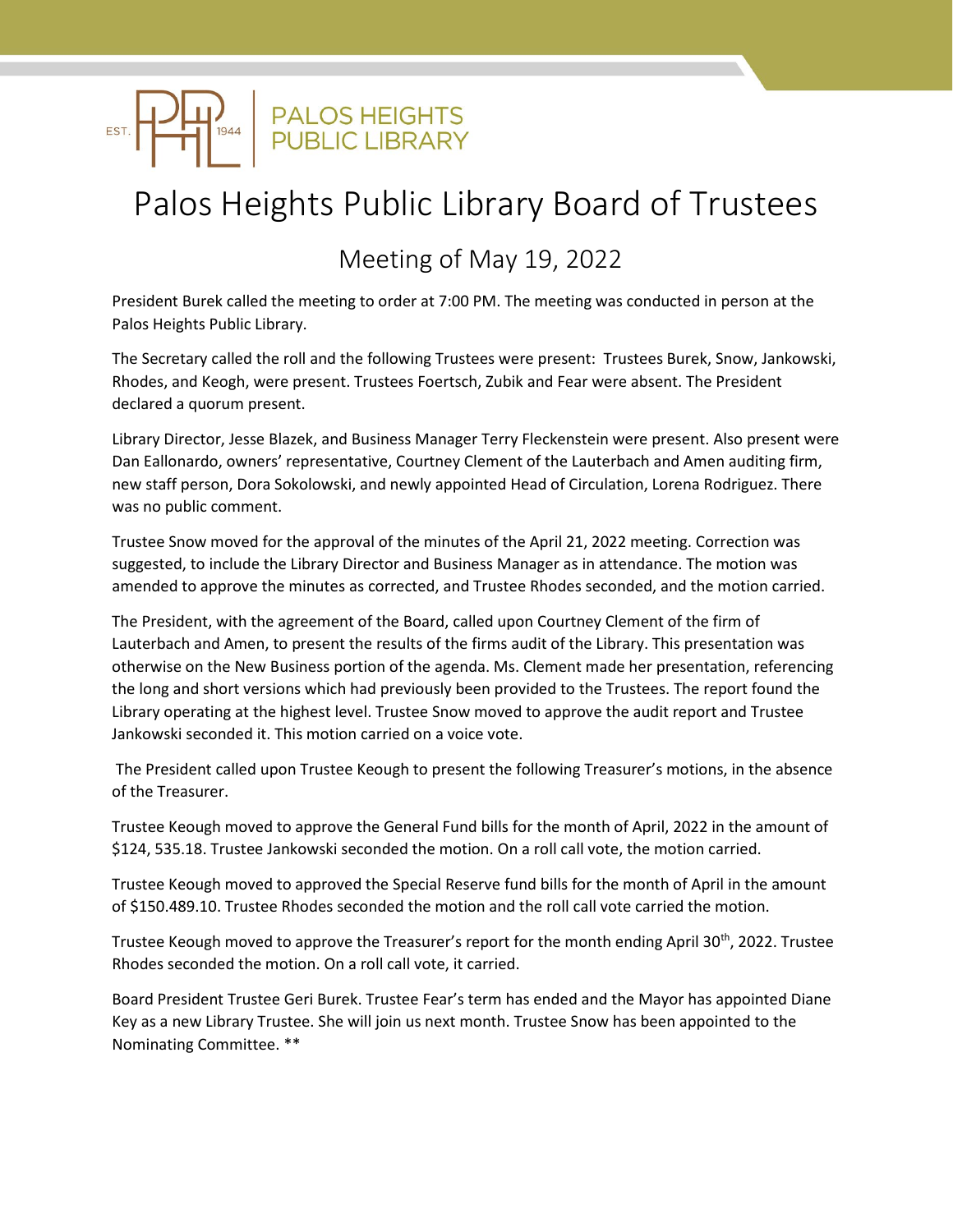Director, Jesse Blazek, made his report, in addition to the Director's Narrative provided in the Board members' packets. He expressed his appreciation to Owners' representative, Dan Eallonardo, for his willingness to help with our fountain project.

The Director elaborated on the subject of the projected tax revenue delay in Cook County, inviting discussion from the Trustees about strategies the Library should pursue to compensate for the significant impact the delay will have upon operations. After discussion of possible strategies, Trustee Snow offered this motion: The library should seek assistance from the City of Palos Heights for tax anticipation loans, first, before seeking commercial loans. Trustee Rhodes seconded. The motion carried.

The Library's farewell party for Head of Circulation, Karen Skocik, will take place tomorrow, May 20<sup>th</sup>.

There was no correspondence.

President Burek called upon committee chairmen and the following offered reports.

No Treasurer's report.

As Committee Chairman, President Burek reported that 'things are wonderful' in the Building and Grounds.

President Burek reported that she and Director Blazek attend the City Council meetings together.

Trustee Snow deferred to Director Blazek for the report from the Friends of the Library meeting. The Director reported that the Friends have already purchased the Laser cutter for the Maker Space in the new YTS area. The August Book Sale will take place August 5-8<sup>th</sup>.

The Nominating Committee report was given by Trustee Snow. Trustee Rose Zubik has been if she would fill the remaining portion of former Trustee Jennifer Georgis' term as Vice- President of the Board of Trustees. Trustee Snow recommended this appointment and moved made a motion to that effect. Trustee Rhodes seconded. The motion carried on voice vote.

Unfinished business contained the report from Director Blazek regarded the gifts of both the Osterberg estate and the Zanardo estate. The Osterberg Estate has dispersed \$192,500. to the Library. The General Fund holds the remaining \$152, 534.04 from the Zanardo Estate. Trustee Snow moved and Trustee Rhodes seconded the motion to designate both of these bequests for the YTS renovation. The motion carried on a roll call vote.

A discussion of naming the identifiable spaces in the YTS section to honor these benefactors, and the Friends of the Library was begun, but not concluded. Further discussion toward decision making is deferred until future meetings.

## New Business.

The President called upon Dan Eallonardo to report on the YTS renovation project. The project is "mostly on time" but supply chain issues will impact the progress as it nears completion. The contractor is "doing a good job".

Following this report, Trustee Rhodes moved to approve payment of the following expenses of the project, with Trustee Keough seconding each motion.